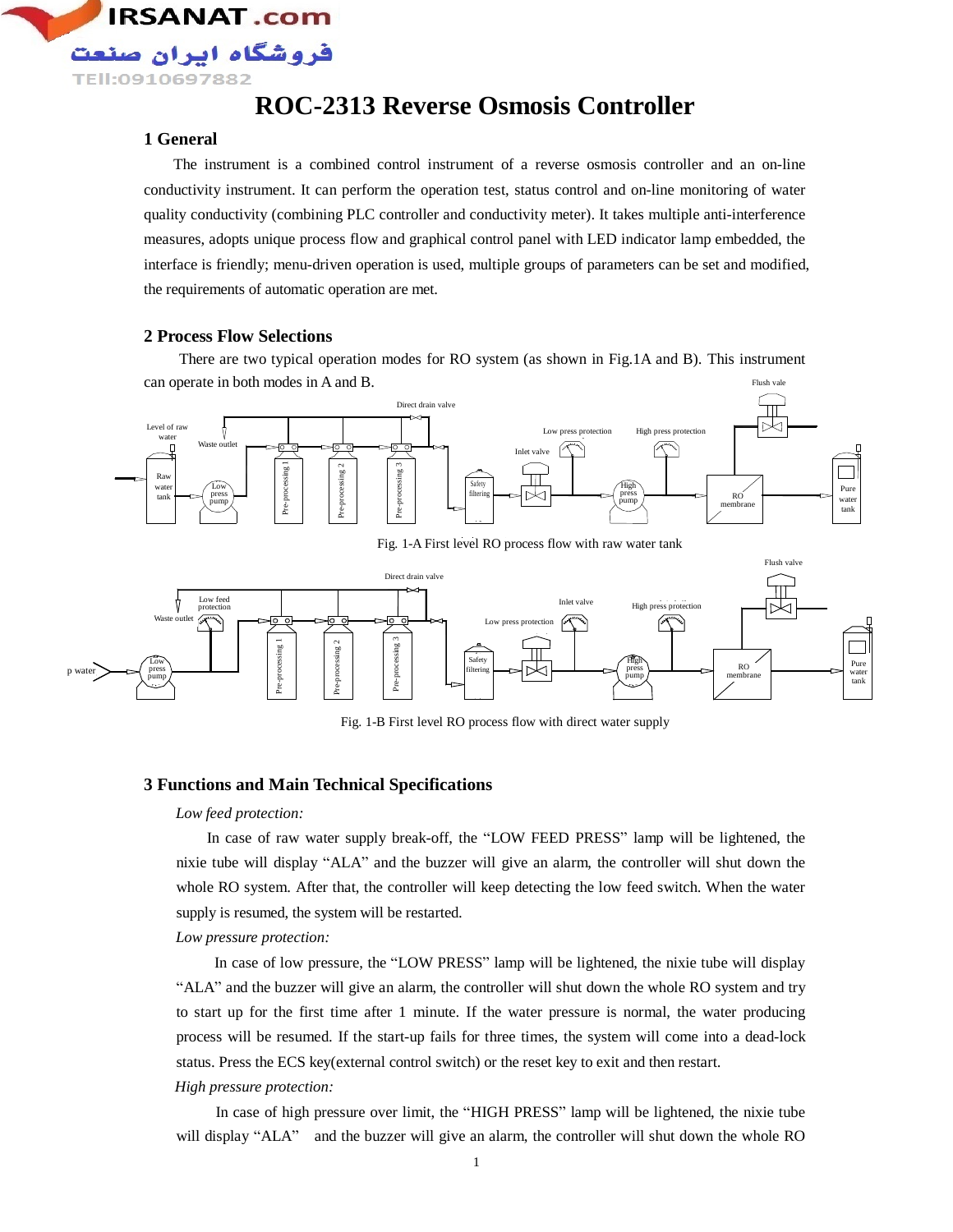

system and wait for the elimination of high pressure. When the high pressure eliminates, the controller will try to start up for the first time after 1 minute. If the water pressure is normal, the water producing process will be resumed. If the start-up fails for three times, the system will come into a dead-lock status. Press the ECS key(external control switch) or the reset key to exit and then restart.

#### *Conductivity over limit alarm:*

When the conductivity of the measured solution is over limit, the "HIGH" lamp on the panel will be lightened, the buzzer will give an alarm, and the control relay will switch on (this relay can drive to turn on the by-pass valve. When the conductivity falls below the limit, the alarm will be set off.

Main technical specifications:

- 1. Power voltage: AC 220V $\pm$ 15% 50Hz Power consumption:  $\leq 3W$
- 2. Environment conditions: 1) temperature:  $0 \sim 50^{\circ}$ C; 2) humidity:  $\leq 85\% \text{RH}$
- 3. Measuring range:  $0 \sim 200 \mu$  S /cm accuracy: 1.5 level
- 4. Load capacity of output contact: 3A/250V AC (the magnetic valve should be driven through intermediate relay)
- 5. Operation pressure of conductance cell:  $0 \sim 0.5Mpa$
- 6.Medium temperature:5~50℃
- 7.Temperature compensation: automatic temperature with 25℃ as reference temperature
- 8. Distance of measuring range: less than 30m (the ex-factory configuration of electrode cable is 5m unless there is a special agreement)
- 9. Display mode: 3 1/2-digit LED digital display
- 10. Electrode selected: 1.0cm -1
- 11. outline dimensions:  $96 \times 96 \times 110$  mm (height  $\times$  width  $\times$  depth) meter board hole:  $92 \times 92$ mm (height  $\times$  width)

## **4 Front Panel Illustration**



Fig. 2 Front panel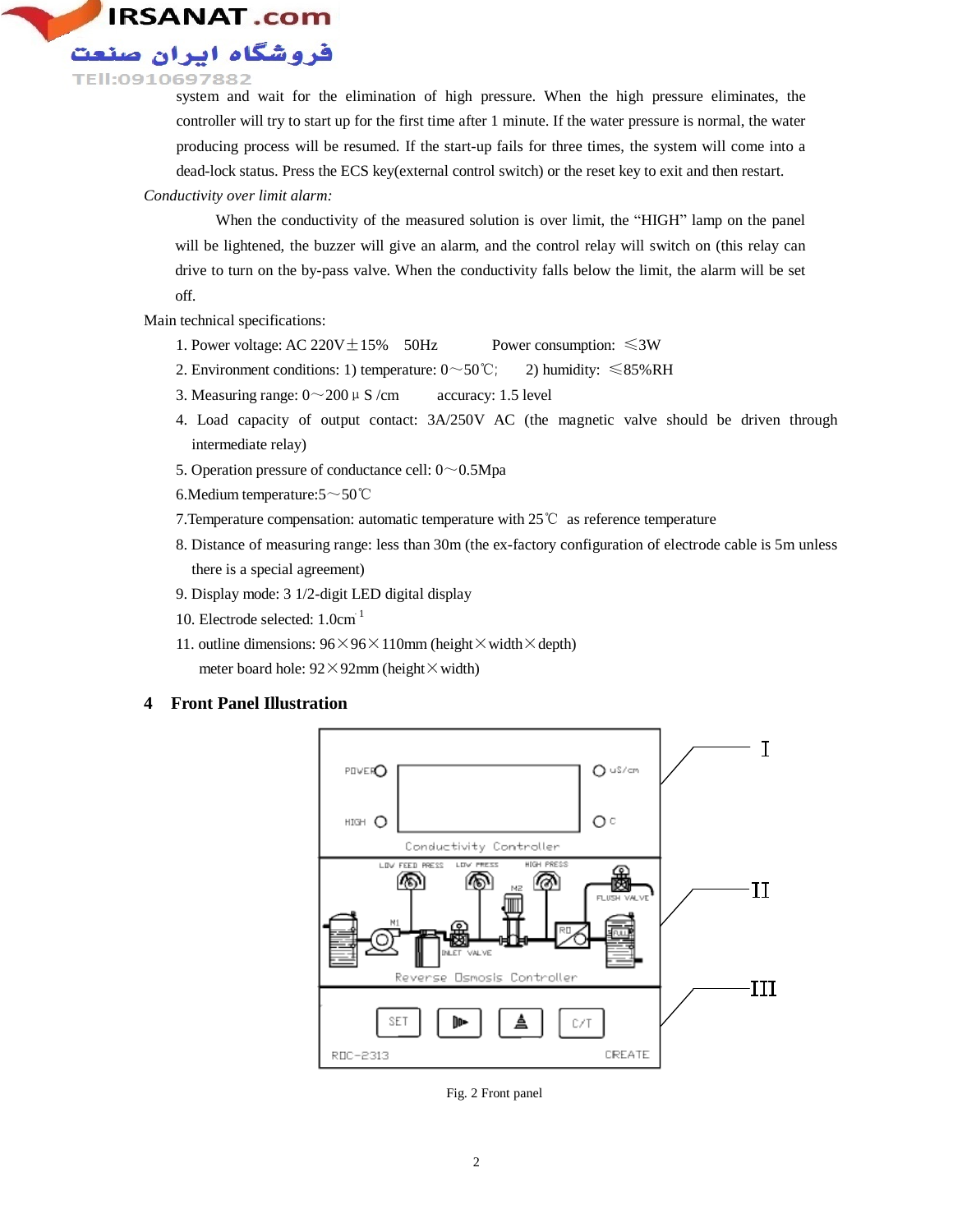

#### :0910697882

The display board is shown in the above figure, there are three areas from up to down: I, II and III.

**Part I** contains 4 LED status indicator lamps and conductivity value display area. The 4 LED status indicator lamps respectively indicate:

POWER----indicator lamp for power supply

HIGH----indication for conductivity over limit alarm

- $\mu$  S/cm----conductivity value, representing that the displayed value is the conductivity value of the produced water
- ℃----temperature value of the fluid, representing that the displayed value is the temperature value of the current fluid

SLP(displayed in the nixie tube)----ECS is not switched on and system is in the standby status.

FULL (displayed in the nixie tube)----water tank is full and the "FULL" lamp will be lightened

ALA(displayed in the nixie tube)----"ALARM" lamp will be lightened when alarm appears。

**Part II** is the indication of RO system operation status, which contains 9 LED indicator lamps, and the lamps respectively indicate:

 LOW FEED PRESS----indicator lamp for low feed alarm, indicating that there is no water in the raw water tank or the water is not sufficient.

 LOW PRESS----indication for inlet water operation of high pressure pump, indicating that the inlet water operation pressure of high pressure pump is too low.

 HIGH PRESS----indication for over pressure operation of high pressure pump, indicating that the outlet pressure of high pressure pump is too high.

 INLET VALVE----indication for inlet magnetic valve turning on, indicating that the inlet magnetic valve is turned on.

 M1----indication for low pressure pump operation, indicating that the low pressure pump is switched on.

 M2---- indication for high pressure pump operation, indicating that the high pressure pump is switched on.

 RO----indication for water producing status, indicating that the RO system is in water producing operation.

FLUSH VALVE----indication for flush magnetic valve turning on, indicating that the flush magnetic valve is turned on.

FULL----indication for full pure water tank, indicating that the water level in the pure water tank has reached the high limit.

**Part III** contains setting and operation keys, their meanings are:

- ----parameter setting key, select the parameter items to be modified or inquired.
- ----circularly select thousand, hundred, ten and unit digit, the selected digit flashes. ĵ⊩
- A -adjust the number of the selected digit (circle from 0 to 9)
- $C/T$ -C/T key, confirm to save the modified parameter in parameter modification or switch between the indication value of conductivity and temperature in measuring status.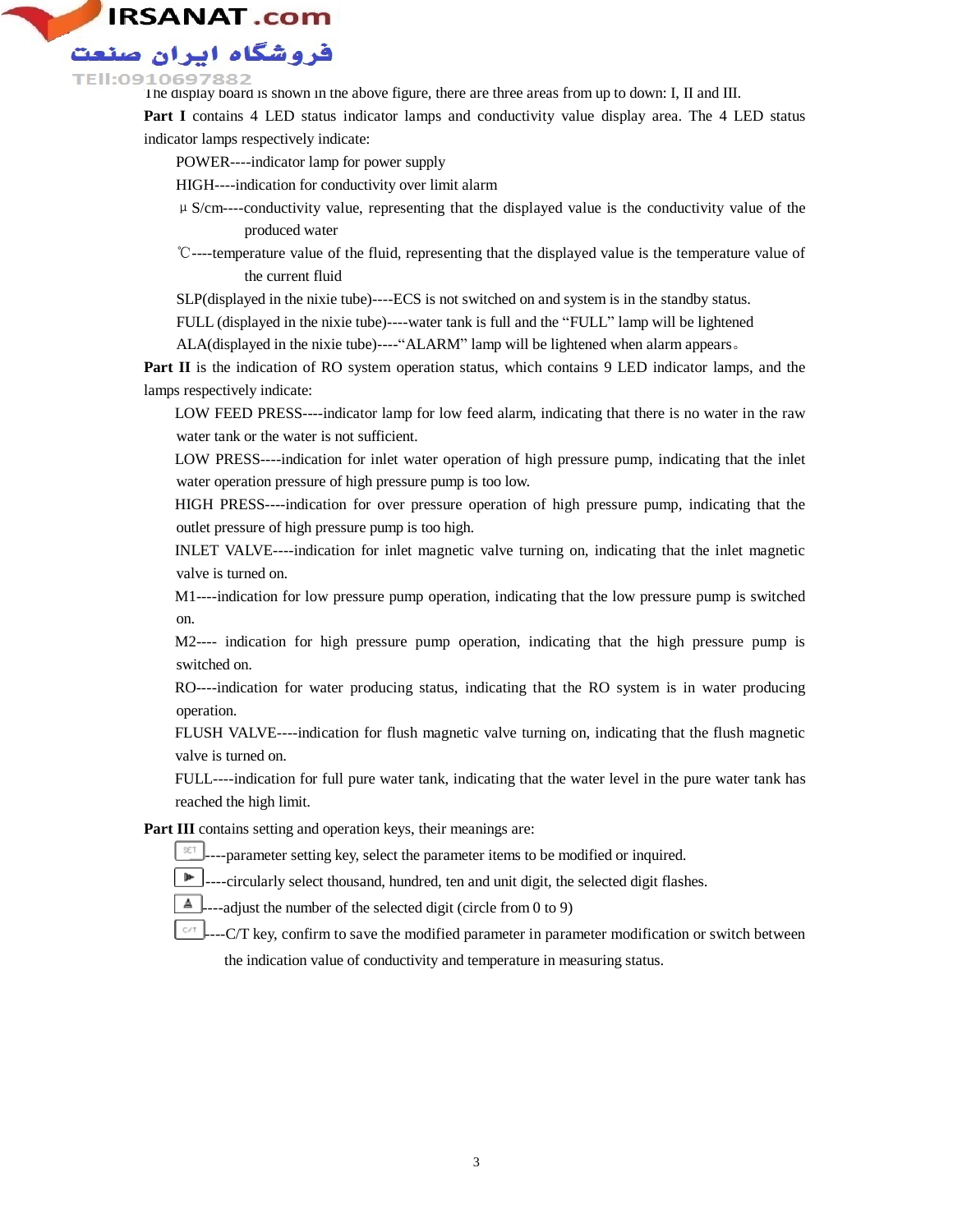



Fig. 3 Rear panel connection diagram

Since small relay is used in the controller, when driving larger inductive load, intermediate relay or contactor must be used, direct driving is not allowed.

Note: ZJ—intermediate relay CJ---magnetic contactor (refer to appendix for type selection) The rear connecting terminals are shown in the diagram, the definitions of the terminals are:

#### **Terminals from up to down on the left:**

9----output contact terminal of high pressure pump on/off control (normally open, **passive**)

10---contact terminal of conductivity over limit control (normally open, **passive**)

11--- output contact terminal of low pressure pump on/off control (normally open, **passive**)

- 12--- output contact terminal of inlet magnetic valve on/off control (normally open, **passive**)
- 13--- output contact terminal of flush magnetic valve on/off control (normally open, **passive**)

14---a common terminal used jointly by the control signals of terminal 9, 10, 11, 12 and 13.

15, 16---connection terminal of 220V commercial power.

#### **Terminals from up to down on the right:**

1-**--**input terminal of high water level detection switch of pure water tank **(normally open, close in case of low water level of pure water tank)** 

2---input terminal of booster pump over pressure detection switch (normally close, switch off in case of over pressure)

3---input terminal of insufficient low pressure detection switch (normally open, close at a preset pressure)

4---input terminal of raw water low feed detection switch (normally open, close when water exists)

 If your system has a raw water tank as shown in Fig. 1-A, this terminal is connected to the normally open contact of the raw water tank low level limit, it will close when water exists; if your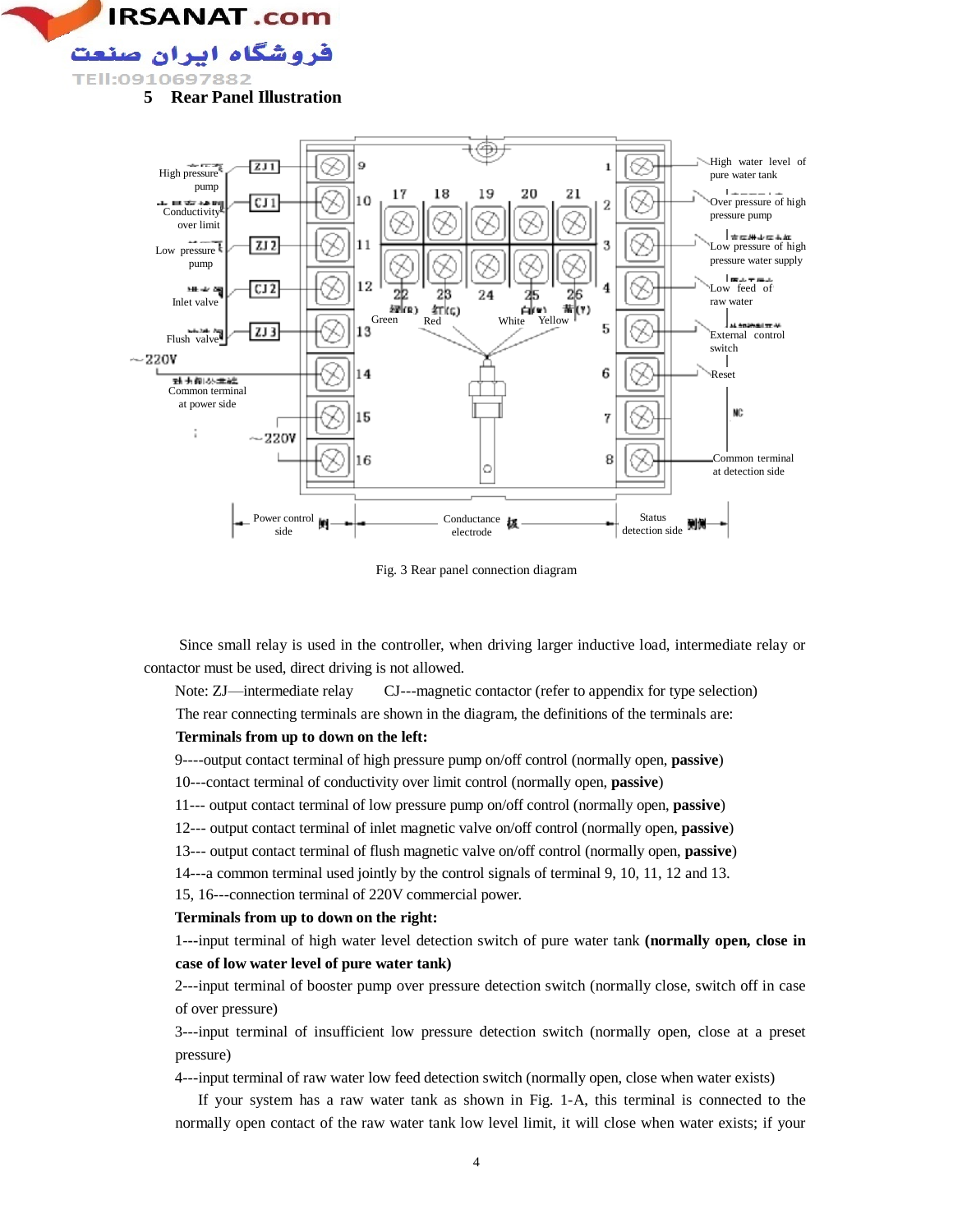

TEII: 0910697882<br>system adopts direct water supply from tap water as shown in Fig. 1-B, then this terminal is connected to the normally open contact of the pressure switch of low feed protection, and it will close when water pressure is normal.

> 5---terminal of external operation switch of controller ,ECS (the system operates when it is switched on ). The ECS switch may be controlled by the key switch installed on the cabinet panel, **if a key switch is not used, please connect terminal 5 and 8 in short circuit.**

> 6---Reset signal, may be connected to a reset button on the cabinet panel, used for reset of high and low pressure alarms.

8--- a common terminal used jointly by the detection signals of terminal 1,2,3,4,5 and 6.

### **Terminals from left to right in the middle:**

22---input wire of conductance electrode (green wire)

23---input wire of conductance electrode (red wire)

25---input wire of conductance electrode (white wire)

26---input wire of conductance electrode (yellow wire)

**Rest terminals** including terminal 7, 17,18,19,20,21,24 are not internally connected.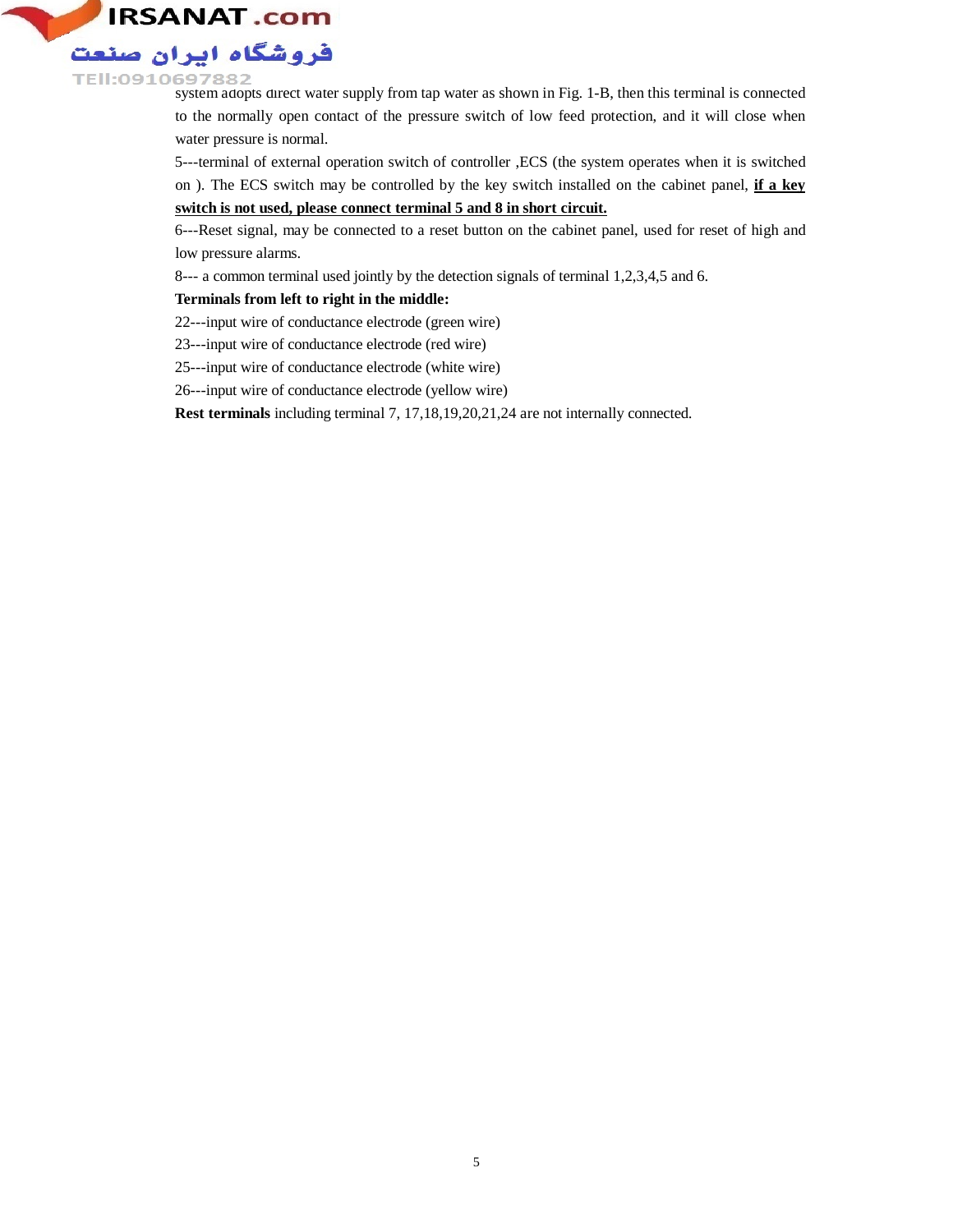



σ١ Electrical control circuit diagram 4 2313 (for reference)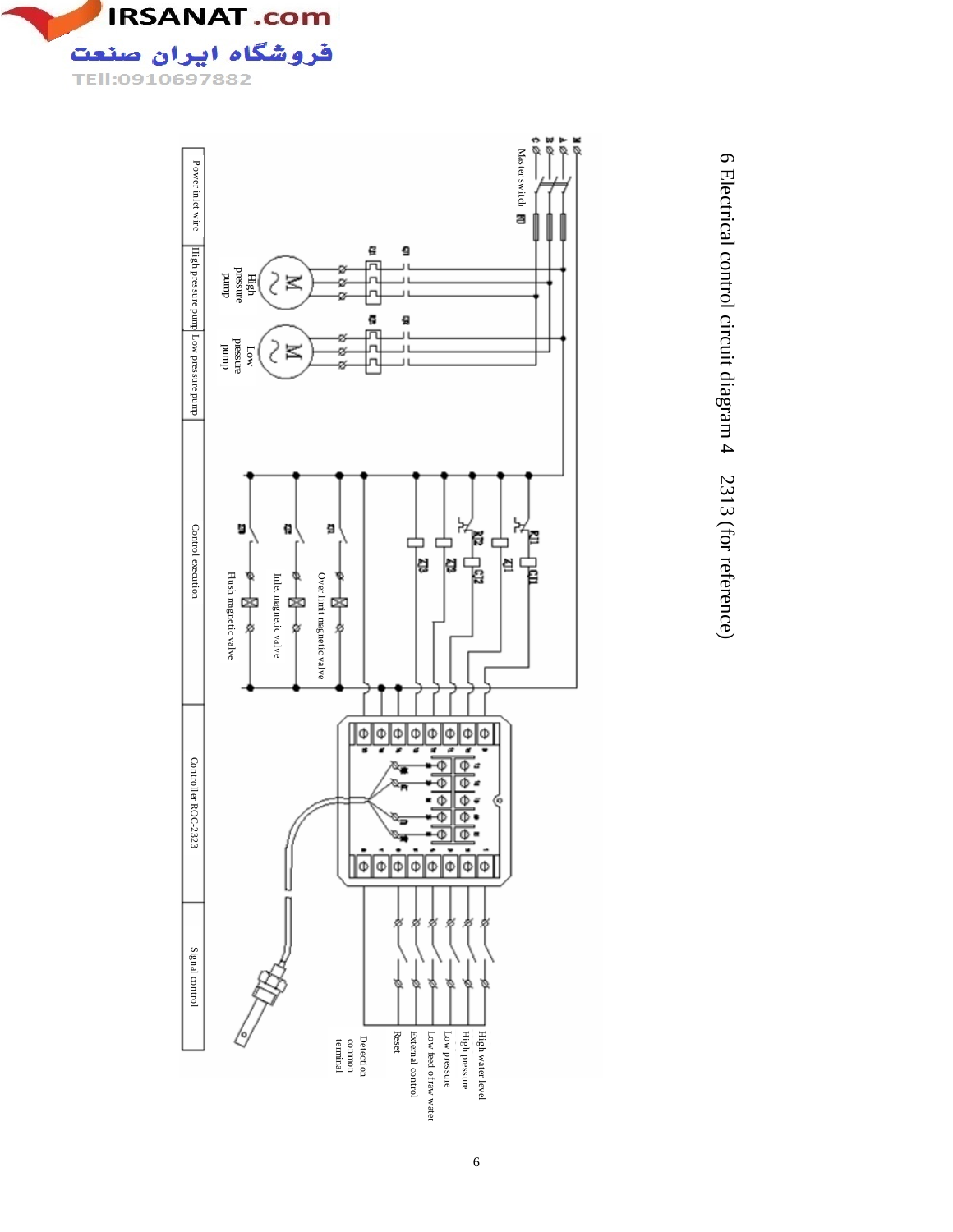

## **7 Operation Method**

When the instrument is powered on, the "POWER" lamp will be lightened, and the nixie tube will display the conductivity value. Switch on ECS to start water producing, stand by in the nixie tube if it is not switched on.

A Press  $\left[\begin{array}{cc} \overline{351} \\ \end{array}\right]$  key, the nixie tube indicates "1.000" (electrode constant). Press  $\left[\begin{array}{c} \overline{311} \\ \end{array}\right]$  key again and again, the following menu items will come out:



Electrode constant: this value is keyed in by the manufacturer at ex-factory, it should not be modified at will. In case of replacement of electrode, please enter it under the direction of the manufacturer.

Conductivity limit value: the default value is "100.0" (operation limit).

- Flush time at start-up: "A-005" "005" is the default value, the unit is "second", and the setting range is 0~249s. If the setting is "90", then the membrane will be flushed for 90s in each time the system start up to produce water.
- Flush time at water level: "B-005" "005" is the default value, the unit is "second", and the setting range is 0~249s. If the setting is "90", then in each time that the pure water tank is full and the system stops, or the system restart after low water level is detected, the membrane will be flushed for 90s.
- Flush interval: "C-03" "03" is the default value, the unit is "hour", and the setting range is  $0 \sim 99$ h. If the setting is "03", then the membrane will be flushed once at every 3 hours of continuous water producing or standing by status.

If you are not satisfied with the above mentioned parameter settings, you can modify them by  $\Box$ , and  $\lfloor \frac{\alpha}{\alpha} \rfloor$  keys. When the data modification is finished, press  $\lfloor \frac{\alpha}{\alpha} \rfloor$  key to save the data and go back to measuring status (if you don't press this key, the system will automatically go back to measuring status after 3 minutes, but the data modification will not be saved.)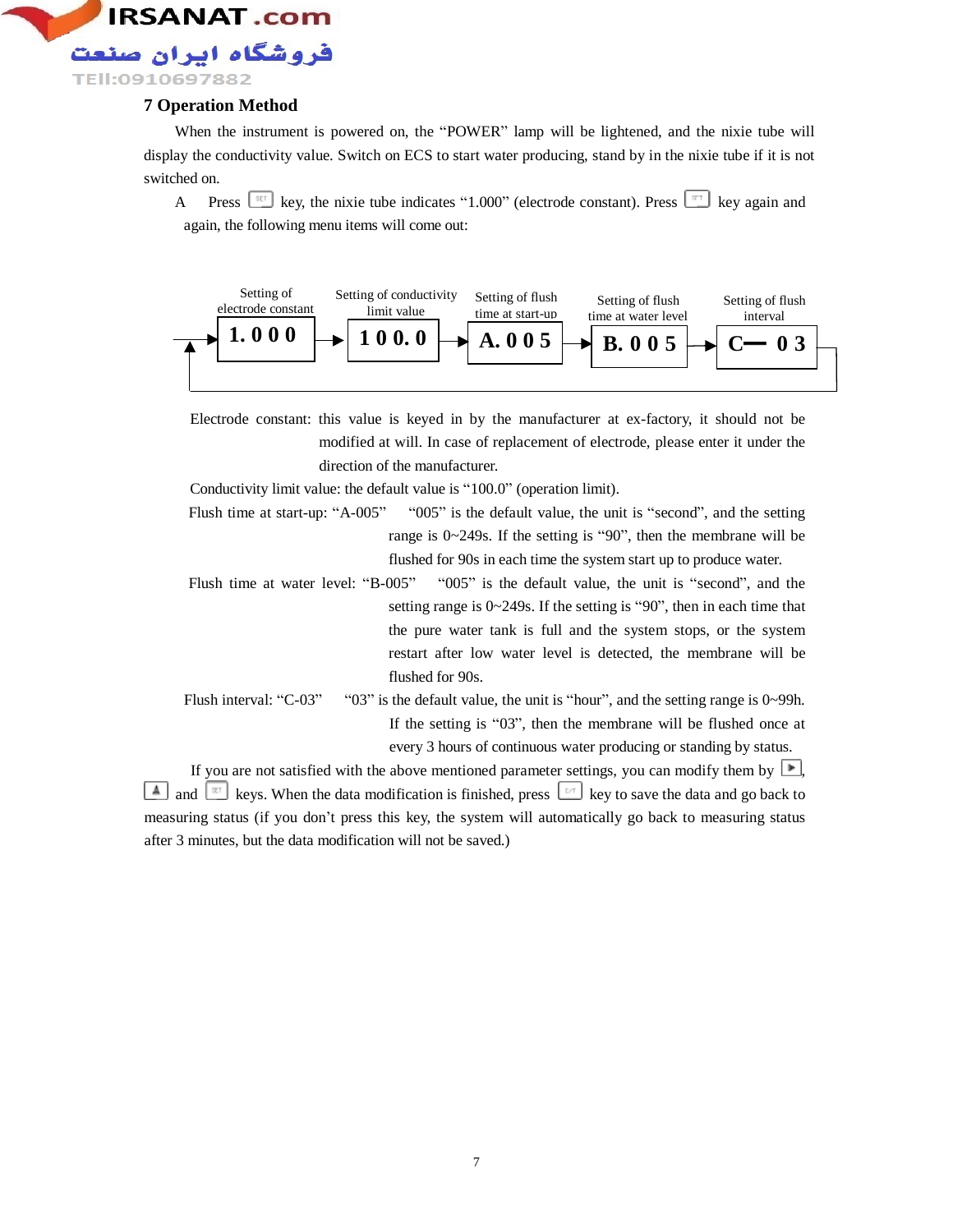

**8 Connection for automatic reverse flushing**:



Relay J1 should be added for reverse flushing. Two contacting points J1-1,J1-2 is normally open and close .J1 is controlled by pretreatment timer and time of reverse flushing is subject to close time of normally open contacting point.

## **9 Measurement electrode (CELL) installation**

To ensure the real measurement result, data distortion caused by air bubble or dead water in conductance cell should be avoided. The installation should be performed strictly according to the following drawing:

- Notes: (1) The electrode should be installed at a lower location in the pipe where the flow speed is steady and air bubbles are seldom generated.
	- (2) No matter the conductance cell is horizontally or vertically installed, it should be deeply inserted into the moving water.
	- (3) The conductivity signal is weak electronic signal and its collecting cable should be separately installed. They should not be connected to the same group of cable joint or terminal board with the power line.
	- (4) When the measurement cable needs to be lengthened, it's recommended to use the cable provided by the original manufacturer, When a longer distance is involved, the length of the cable (<30m) should be agreed on before delivery, and if the length is over 30m, a transmitter should be used.

## **10 Maintenance**

- (1) The conductance cell, as a sophisticated component, can not be disassembled. Unless necessary the electrode cell should not be taken out of measurement cell .Conductance cell should be cleaned regularly for keeping surface clean. when the electrode platinum black coating is dirty, soak it in 10% dilute hydrochloric acid for two minutes , then rinse it with pure water to keep the surface clean.
- (2) The measurement cable is special cable and should not be changed at will or it will cause significant error.
- (4)The special auxiliary electrode cell should be used in case of damage .